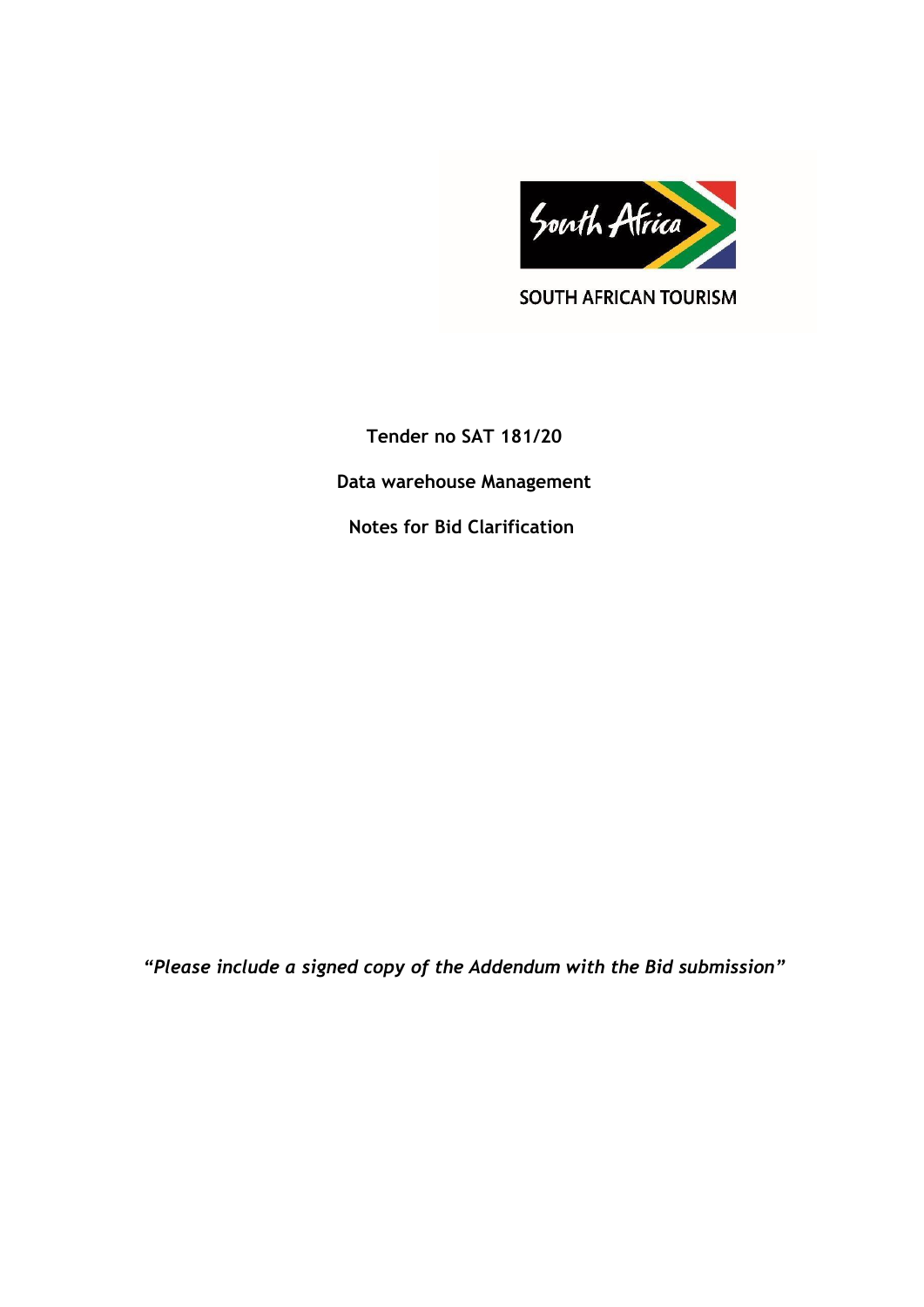## **Introduction**

This Addendum with clarification notes serves to inform potential Tenderers of changes, amendments and/or clarifications made to the Bid documentation. The following queries and/or changes have been received from those that have collected documentation.

| Item           | <b>Description</b>                                                                                                                                                                                                                                                                                                                                                                                                                                                               |
|----------------|----------------------------------------------------------------------------------------------------------------------------------------------------------------------------------------------------------------------------------------------------------------------------------------------------------------------------------------------------------------------------------------------------------------------------------------------------------------------------------|
|                |                                                                                                                                                                                                                                                                                                                                                                                                                                                                                  |
| 1              | Question                                                                                                                                                                                                                                                                                                                                                                                                                                                                         |
|                | SOUTH AFRICAN TOURISM PROPRIETARY INFORMATION Bidder will on<br>their bid cover letter make declaration that they did not have access<br>to any South African Tourism proprietary information or any other<br>matter that may have unfairly placed that bidder in a preferential<br>position in relation to any of the other bidder(s)."                                                                                                                                         |
|                | Response                                                                                                                                                                                                                                                                                                                                                                                                                                                                         |
|                | Yes, make that declarations                                                                                                                                                                                                                                                                                                                                                                                                                                                      |
|                |                                                                                                                                                                                                                                                                                                                                                                                                                                                                                  |
|                |                                                                                                                                                                                                                                                                                                                                                                                                                                                                                  |
| $\overline{2}$ | Question                                                                                                                                                                                                                                                                                                                                                                                                                                                                         |
|                | We have a few clarification questions we wanted to run past you.<br>Could you please elaborate on "Functionality in China is an absolute<br>technology standard for any proposed solution"?                                                                                                                                                                                                                                                                                      |
|                | l.e.:                                                                                                                                                                                                                                                                                                                                                                                                                                                                            |
|                | - Must the platform and data only be accessible in China? and/ or,                                                                                                                                                                                                                                                                                                                                                                                                               |
|                | - Must it be able to also host data in China given it must be "cloud"<br>based"? (page 17 of tender document)                                                                                                                                                                                                                                                                                                                                                                    |
|                | Response                                                                                                                                                                                                                                                                                                                                                                                                                                                                         |
|                | China is one of our big growth markets (NIC market) and we are<br>expecting tourism to grow exponentially. It is one of our most<br>important markets and whatever solution we propose must work in<br>this region. The reason why we have specifically mentioned China is<br>because the Chinese government has banned certain companies, e.g.<br>Google, from operating in China and any solution based on banned-<br>companies/software will not be acceptable to SA Tourism. |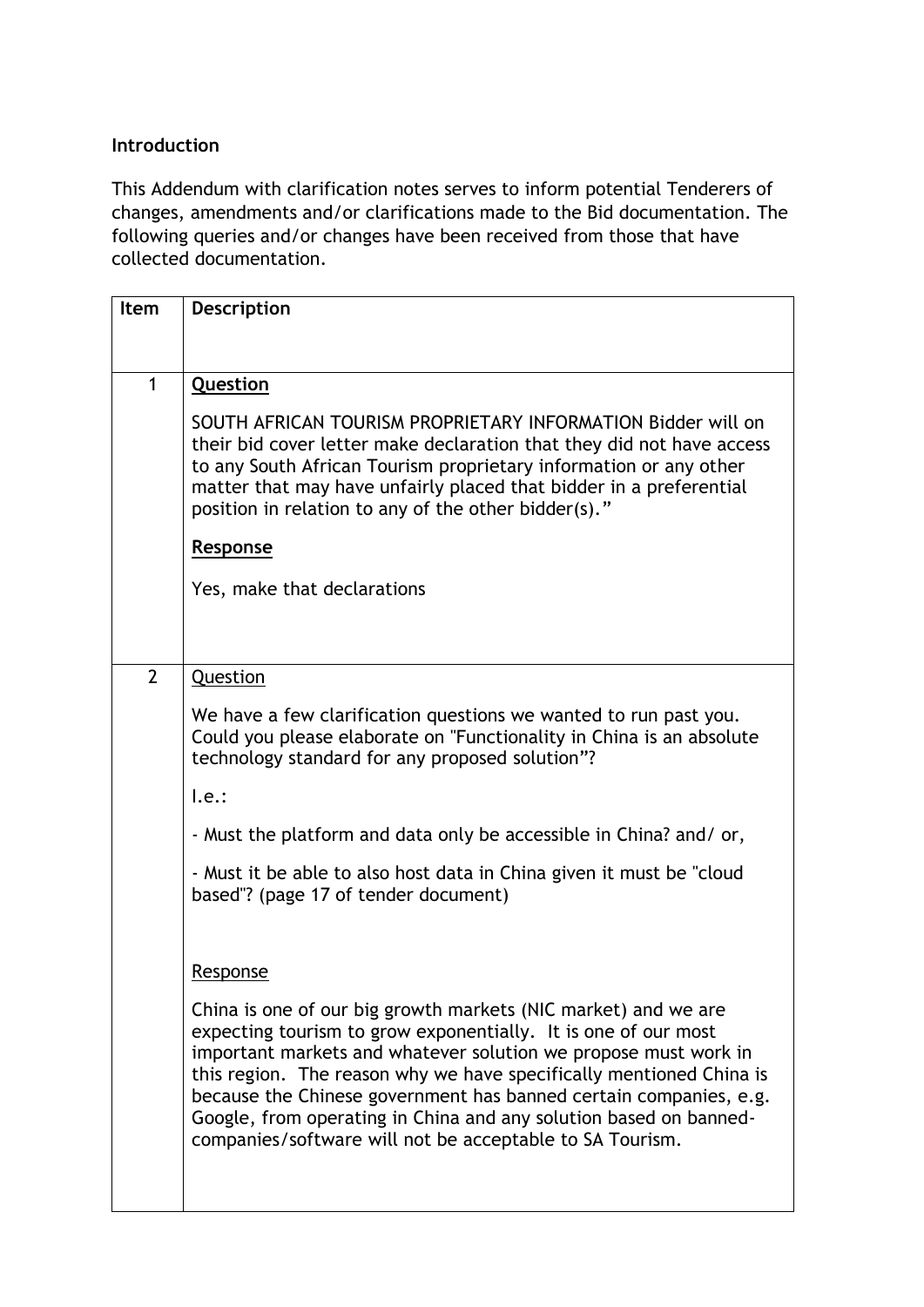| 3  | <u>Query</u>                                                                                                                                                                                                                                                                                                                                                                                                                                                                     |
|----|----------------------------------------------------------------------------------------------------------------------------------------------------------------------------------------------------------------------------------------------------------------------------------------------------------------------------------------------------------------------------------------------------------------------------------------------------------------------------------|
|    | Also, is there a preference regarding the cloud provider?                                                                                                                                                                                                                                                                                                                                                                                                                        |
|    |                                                                                                                                                                                                                                                                                                                                                                                                                                                                                  |
|    | Response                                                                                                                                                                                                                                                                                                                                                                                                                                                                         |
|    | There is no preference however we already running most of our<br>systems on Azure platform                                                                                                                                                                                                                                                                                                                                                                                       |
|    |                                                                                                                                                                                                                                                                                                                                                                                                                                                                                  |
|    |                                                                                                                                                                                                                                                                                                                                                                                                                                                                                  |
| 4  | <u>Query</u>                                                                                                                                                                                                                                                                                                                                                                                                                                                                     |
|    | Does the tender have a brief session?                                                                                                                                                                                                                                                                                                                                                                                                                                            |
|    | Response                                                                                                                                                                                                                                                                                                                                                                                                                                                                         |
|    | No, briefing sessions                                                                                                                                                                                                                                                                                                                                                                                                                                                            |
|    |                                                                                                                                                                                                                                                                                                                                                                                                                                                                                  |
| 5. | <b>Query</b>                                                                                                                                                                                                                                                                                                                                                                                                                                                                     |
|    | Why is there a requirement that functionality in China is an absolute<br>technology standard for any proposed solution? What are the<br>implications of this? Is SA Tourism concerned with connectivity issues?<br>Or is it an issue of language and/or Internationalisation (i11n)?                                                                                                                                                                                             |
|    | Response                                                                                                                                                                                                                                                                                                                                                                                                                                                                         |
|    | China is one of our big growth markets (NIC market) and we are<br>expecting tourism to grow exponentially. It is one of our most<br>important markets and whatever solution we propose must work in<br>this region. The reason why we have specifically mentioned China is<br>because the Chinese government has banned certain companies, e.g.<br>Google, from operating in China and any solution based on banned-<br>companies/software will not be acceptable to SA Tourism. |
| 6. | <b>Query</b>                                                                                                                                                                                                                                                                                                                                                                                                                                                                     |
|    | The requirements state that the initial number of contributing users<br>for a data warehouse will be 50 staff. Please explain how they will<br>contribute to the data warehouse. Will they be capturing data and<br>statistics?                                                                                                                                                                                                                                                  |
|    | Response                                                                                                                                                                                                                                                                                                                                                                                                                                                                         |
|    |                                                                                                                                                                                                                                                                                                                                                                                                                                                                                  |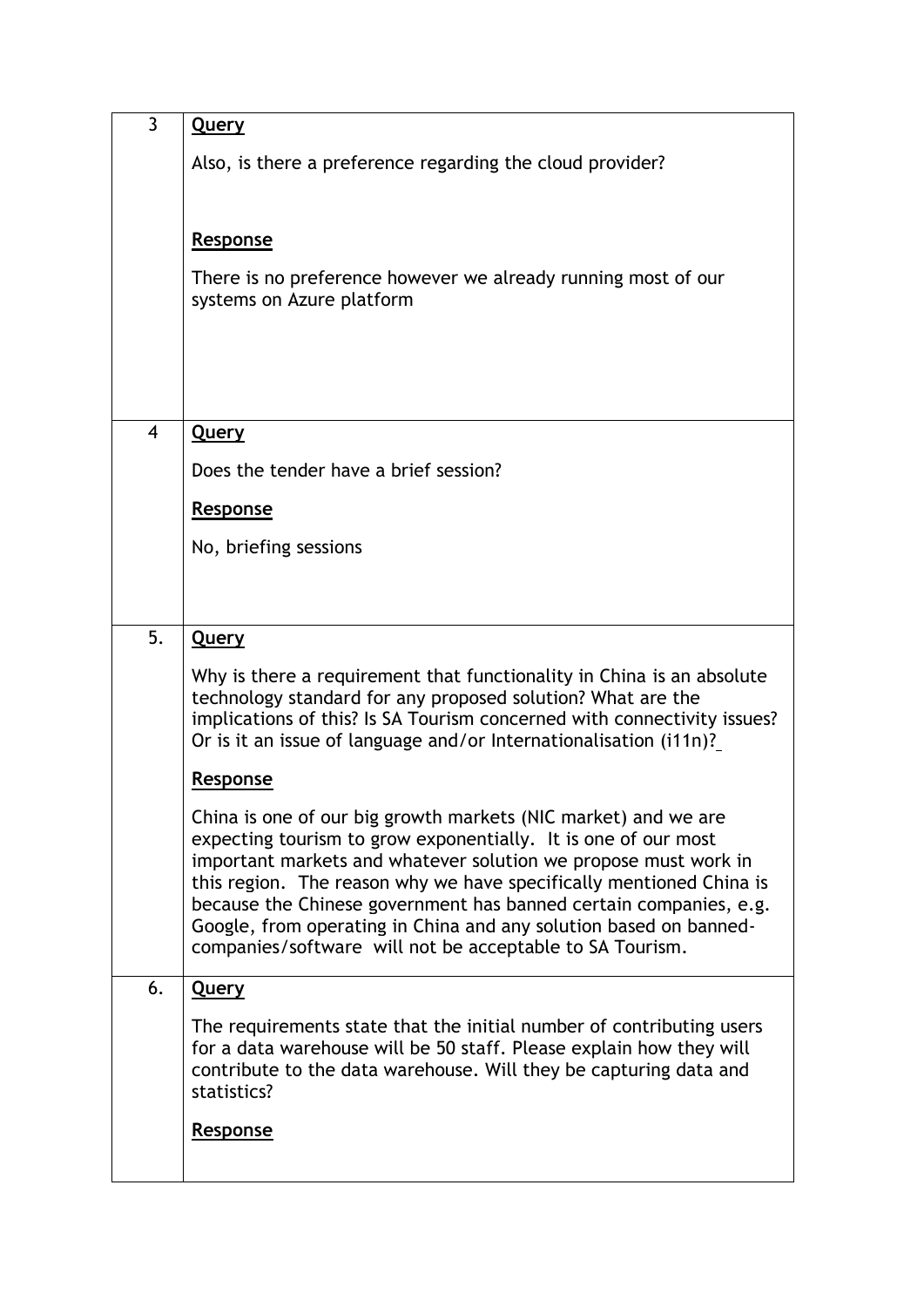|   | The users will be interacting, contributing and using the system to analyse the<br>organisational data for reporting, and most will be providing the actual data<br>sources                                                                                                                                                |
|---|----------------------------------------------------------------------------------------------------------------------------------------------------------------------------------------------------------------------------------------------------------------------------------------------------------------------------|
| 7 | <b>Query</b>                                                                                                                                                                                                                                                                                                               |
|   | Is the service provider expected to host the solution? If so, we require<br>more accurate metrics of the data requirements.                                                                                                                                                                                                |
|   | Response                                                                                                                                                                                                                                                                                                                   |
|   | The solution is expected to be a hybrid or pure cloud based solution                                                                                                                                                                                                                                                       |
| 8 | <b>Query</b>                                                                                                                                                                                                                                                                                                               |
|   | Please list the sources of the data. Are these real-time data feeds or<br>batch uploads of files?                                                                                                                                                                                                                          |
|   | Response                                                                                                                                                                                                                                                                                                                   |
|   | There are no real time data feeds currently, however there is a need<br>for a modern data warehouse solution with capabilities such as OLAP<br>as an example (Please refer to requirements)                                                                                                                                |
| 9 | <b>Query</b>                                                                                                                                                                                                                                                                                                               |
|   | What volume of data is loaded per month and Is there a preferred<br>database technology?                                                                                                                                                                                                                                   |
|   | <b>Response</b>                                                                                                                                                                                                                                                                                                            |
|   | Part of the requirement is to determine the data sources required<br>from stakeholders and definition of a data strategy/plan which will<br>give an indication in this regard. There is no preferred technology as<br>it's against the PFMA law, however SA Tourism already hosts most of<br>its systems on Azure platform |